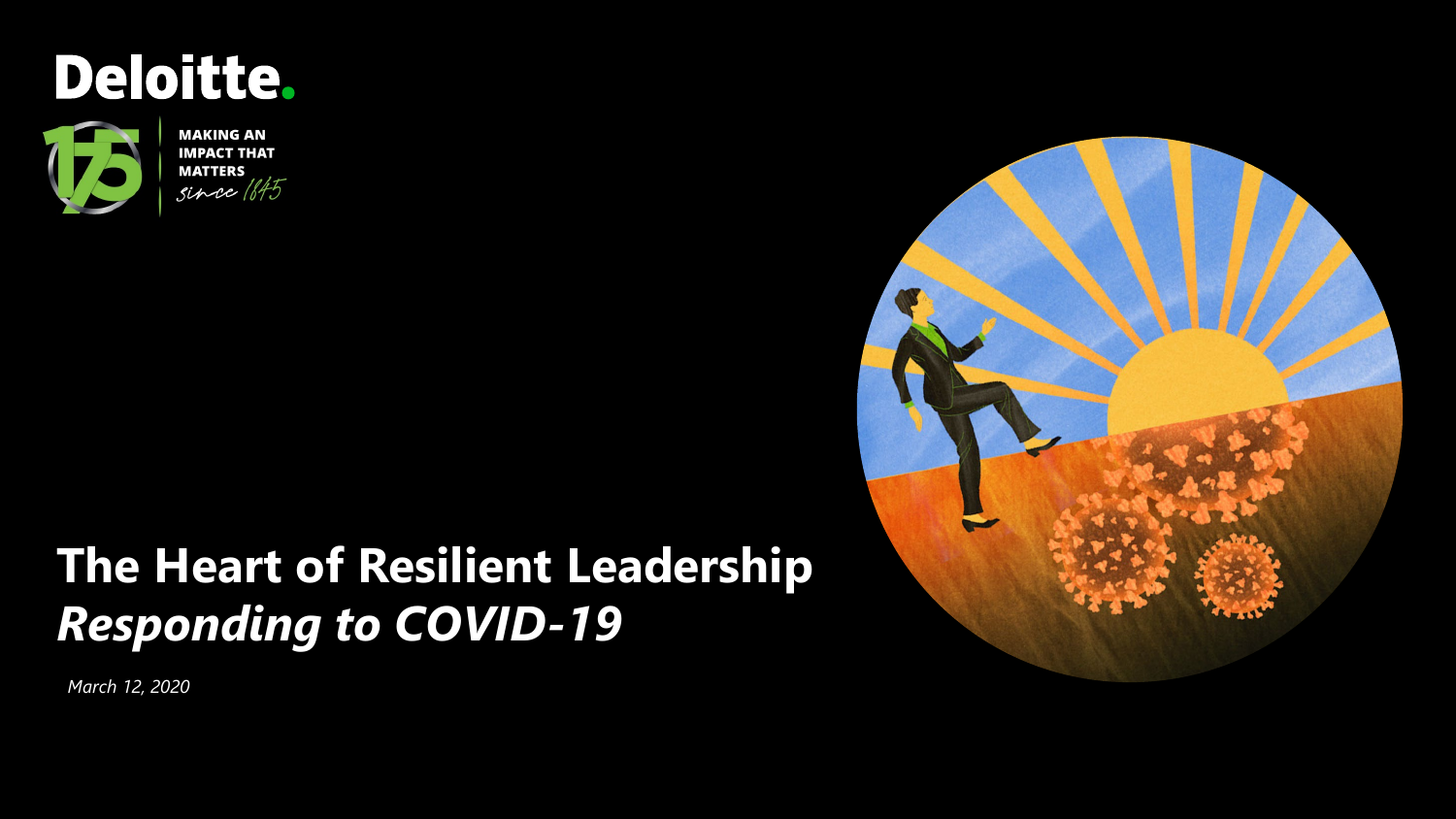## In the crucible of crisis, resilient leaders are defined *first* by *who they are*….

*Five qualities of a leader that distinguish between surviving and thriving amidst crisis* 

#### *MISSION FIRST*

**Stabilize today, and harness both the energy and the constraints** of volatile conditions to spark innovation tomorrow.

• *How are you turning the COVID-19 crisis into an opportunity to emerge stronger?*

#### *SPEED OVER ELEGANCE*

**Decisive action – with courage –** is often more essential than getting it perfect.

• *How are you empowering your teams to take courageous action in a volatile environment?*

#### *DESIGN FROM THE HEART*

**Seek and reinforce solutions that align to your purpose, your societal obligations, and serve the heart of the** organization.

• *How are you demonstrating to your employees, customers, communities and ecosystem that you have their best interests at heart?*

#### *OWN YOUR NARRATIVE*

**Paint a picture of a compelling future and path forward** that your stakeholders can support and rally around

• *How are you proactively filling the information vacuum to combat the spread of misinformation and rumor?* 

#### *EMBRACE THE LONG VIEW*

**Stay focused on what's on the horizon** to instill confidence and steadiness across your ecosystem

• *How are you anticipating and responding to the new business models likely to emerge post COVID-19?*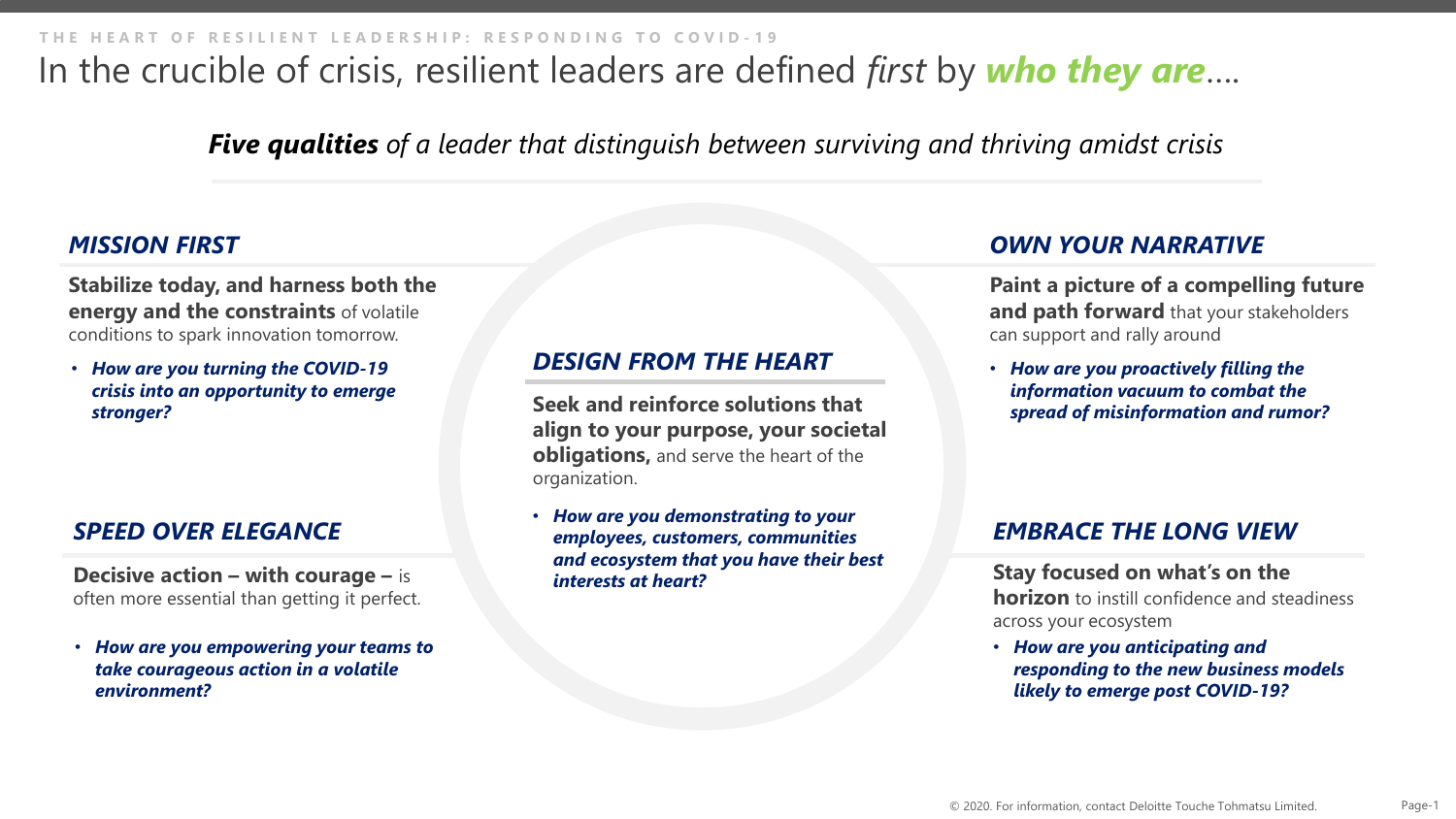## Resilient leaders are *then* defined by *what they do* along three dimensions

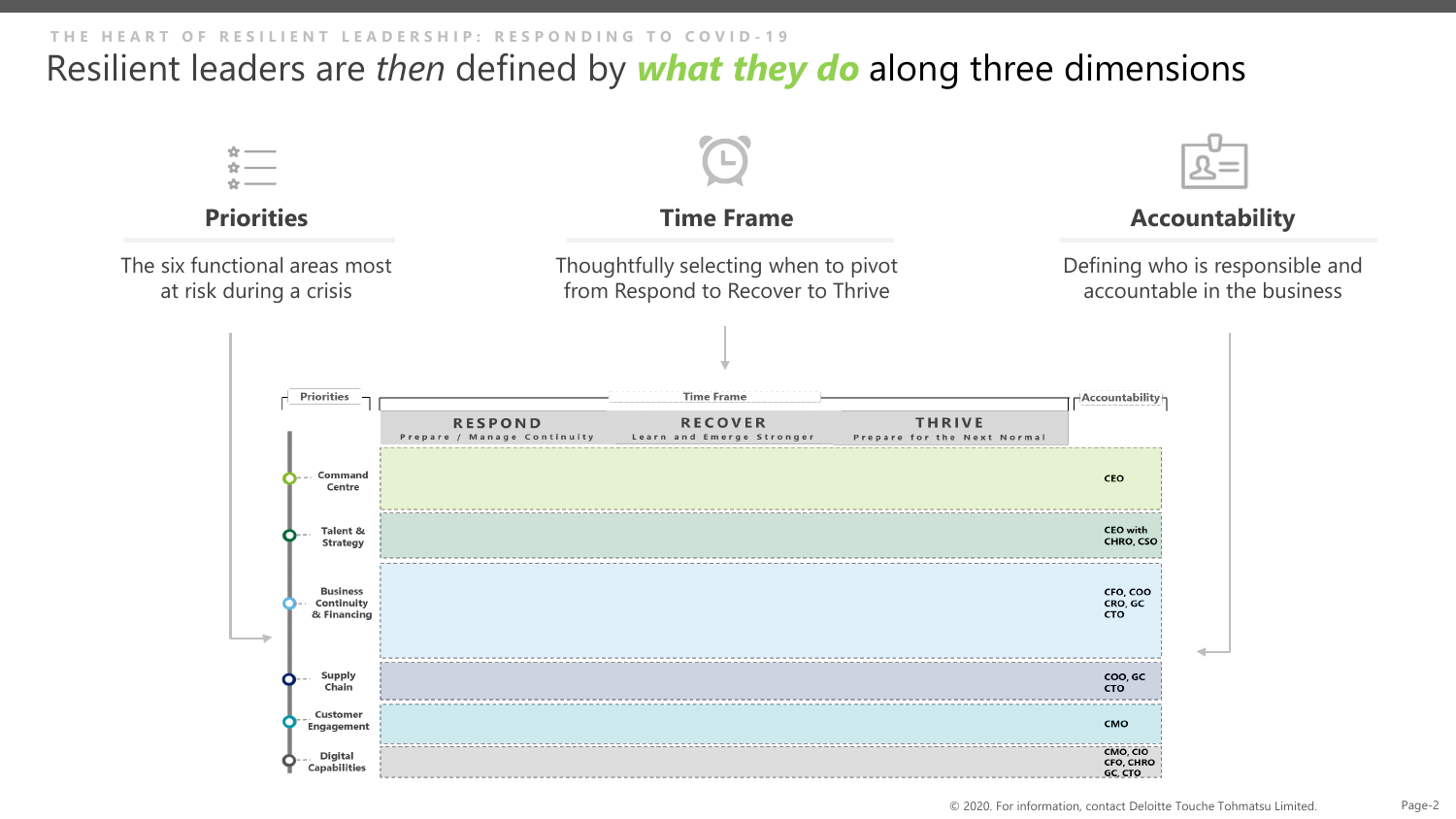## Resilient leaders in a crisis *take specific actions* across these three dimensions

*Detailed briefings further covering these priority areas can be found on Deloitte.com.*

| <b>Priorities</b>                                   |                                                                                                                                                                                                                                                                                                                                                                                                                                                                                                                                                                                                                                                                                                | <b>Time Frame</b>                                                                                                                                                                                                                                                                                                                                                                                                                 |                                                                                                                                                                                                                                                                                                           | Accountability                          |  |
|-----------------------------------------------------|------------------------------------------------------------------------------------------------------------------------------------------------------------------------------------------------------------------------------------------------------------------------------------------------------------------------------------------------------------------------------------------------------------------------------------------------------------------------------------------------------------------------------------------------------------------------------------------------------------------------------------------------------------------------------------------------|-----------------------------------------------------------------------------------------------------------------------------------------------------------------------------------------------------------------------------------------------------------------------------------------------------------------------------------------------------------------------------------------------------------------------------------|-----------------------------------------------------------------------------------------------------------------------------------------------------------------------------------------------------------------------------------------------------------------------------------------------------------|-----------------------------------------|--|
|                                                     | <b>RESPOND</b><br>Prepare / Manage Continuity                                                                                                                                                                                                                                                                                                                                                                                                                                                                                                                                                                                                                                                  | <b>RECOVER</b><br>Learn and Emerge Stronger                                                                                                                                                                                                                                                                                                                                                                                       | <b>THRIVE</b><br>Prepare for the Next Normal                                                                                                                                                                                                                                                              |                                         |  |
| <b>Command</b><br><b>Centre</b>                     | $\Box$ Institute crisis and resilience planning<br>$\Box$ Nominate task force leadership team (and back-up)<br>Activate and empower COVID-19 Command Centre<br>$\Box$ Itemize organizational vulnerabilities by impact and value<br>$\Box$ Develop and launch Communications Plan and Strategy<br>Activate and communicate Pandemic Preparedness strategy<br>$\Box$ Scenario plan to determine decisions to make today or defer                                                                                                                                                                                                                                                                | $\Box$ Activate recovery contingency plan if required<br>$\Box$ Reflect on lessons learned and rebuild with resilience<br>$\Box$ Formalize and update crisis and resilience playbook<br>□ Embed relevant Command Centre protocols into BAU                                                                                                                                                                                        | $\Box$ Institute crisis and resilience planning as BAU<br>□ Update crisis playbook to reflect COVID-19 lessons learned<br>$\Box$ Organizational design for resilience and flexibility<br>$\Box$ Regularly refresh vulnerabilities assessment                                                              | <b>CEO</b>                              |  |
| <b>Talent &amp;</b><br><b>Strategy</b>              | $\Box$ Optimize corporate HR policy – leave, travel, global mobility<br>$\Box$ Review employment contracts for potential issues<br>$\Box$ Implement and monitor safe / flexible working arrangements<br>$\Box$ Prioritize strategic choices and investments                                                                                                                                                                                                                                                                                                                                                                                                                                    | $\Box$ Reimagine talent strategy and operating model<br>$\Box$ Adopt "above-the-bar" regulatory / governance protocols<br>$\Box$<br>Manage rapid employee return and ramp-up (future state)<br>$\Box$ Execute on strategic growth, partner and M&A ambitions                                                                                                                                                                      | $\Box$ Rework employment arrangements to reflect next normal<br>$\Box$ Employee education and training in crisis and resilience<br>$\Box$ Consider shape of business models and ecosystems of the future<br>$\Box$ Build scenario thinking / sensing into strategic decision-making                       | <b>CEO</b> with<br><b>CHRO, CSO</b>     |  |
| <b>Business</b><br><b>Continuity</b><br>& Financing | $\Box$ Ensure actions uphold Responsible Business principles<br>$\Box$ Implement cash conservation and recovery actions<br>$\Box$ Evaluate working capital and liquidity requirements<br>$\Box$ Rapid working capital optimization and credit solutions<br>$\Box$ Control discretionary operating costs and capex<br>$\Box$ Negotiate more flexible financing terms with lenders<br>$\Box$ Communicate with other key financial stakeholders<br>$\Box$ Understand impacts on contractual obligations<br>(e.g. loss quantification, force majeure)<br>$\Box$ Gather documentation for contract negotiations and claims<br>$\Box$ Implement cash tax strategies / leverage government incentives | $\Box$ Initiate claims and contract dispute resolution<br>$\Box$ Ramp-up to normalized financial reporting<br>$\Box$ Ensure internal audit resources reallocated based on risk<br>$\Box$ Right size and operating model of support function<br>(e.g. fixed vs variable resources; manpower vs technology)<br>$\Box$ Implement equity raising and low-cost debt refinancing<br>$\Box$ Exit of non-core and under-performing assets | $\Box$ Maintain robust financial forecasts and scenario planning<br>$\Box$<br>Stress test corporate model and capital structure<br>$\Box$ Build resilience into operations and financing                                                                                                                  | CFO, COO<br>CRO, GC<br><b>CTO</b>       |  |
| <b>Supply</b><br><b>Chain</b>                       | $\Box$ Identify supply chain risks and potential disruptions<br>$\Box$ Develop contingency plans for operational disruption<br>$\Box$ Understand demand and supply side shocks and develop<br>inventory strategies to buffer volatility and risk                                                                                                                                                                                                                                                                                                                                                                                                                                               | $\Box$ Establish multi-tier supplier network visibility to risks<br>$\Box$ Collaborate with customers and suppliers to synchronize<br>operations to priorities within constraints<br>$\Box$ Manage inventory and cash flow through agile execution                                                                                                                                                                                | $\square$ Establish control towers to predict, sense and prescribe risk responses<br>Restructure supply chain to improve resilience<br>$\Box$<br>$\Box$ Implement Industry 4.0 and Digital Supply Network (DSN) solutions to<br>improve end-to-end visibility, synchronization, optimization, and agility | COO, GC<br><b>CTO</b>                   |  |
| <b>Customer</b><br><b>Engagement</b>                | $\Box$ Engage with key customers to support business continuity<br>$\Box$ Reinforce loyalty by protecting and rewarding customers<br>$\Box$ Secure commercial and financial support from customers<br>$\Box$ Develop communication strategy with front line employees                                                                                                                                                                                                                                                                                                                                                                                                                          | $\Box$ Review orders vs commitments and inventory<br>$\Box$ Use advanced technology in customer communications<br>$\Box$ Reset receivables cycle and collections process and KPIs                                                                                                                                                                                                                                                 | $\Box$ Establish open communication channels with customers<br>Evaluate capacity / incentives to provide financial support<br>□<br>$\Box$ Develop contingency plans for financial disruption<br>$\Box$ Reimagine the operational model to strengthen customer engagement                                  | <b>CMO</b>                              |  |
| <b>Digital</b><br><b>Capabilities</b>               | $\Box$ Assess and address systems and cyber vulnerabilities<br>$\Box$ Enable data-driven insights and situational awareness<br>$\Box$ Develop real-time sensing / red flag reporting dashboard                                                                                                                                                                                                                                                                                                                                                                                                                                                                                                 | $\Box$ Update digital properties to synch with availability<br>Design digitally-enabled flexible work arrangement<br>□ Optimize e-commerce and customer / channel strategy                                                                                                                                                                                                                                                        | $\Box$ Implement digitally-enabled future of work including for<br>business processes and back-office functions<br>$\Box$ Reflect on lesson learned and share best practices                                                                                                                              | CMO, CIO<br><b>CFO, CHRO</b><br>GC, CTO |  |

Page-3

Deloitte.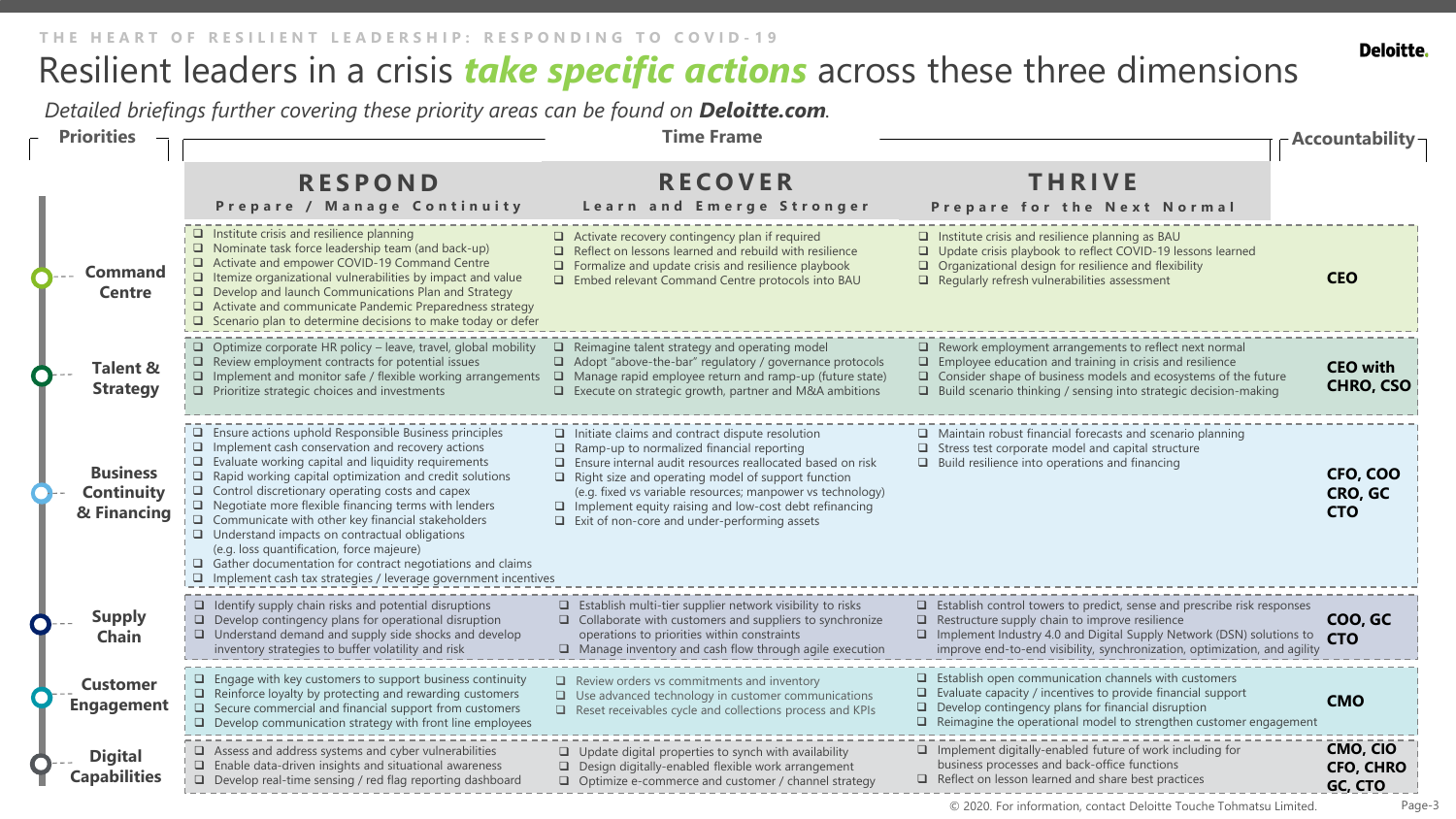### Resilient leaders will need to evaluate actions within the context of *geographic location and sector*

**CASE STUDY: China took decisive actions to contain the impact of the crisis on their sectors. While the country was clearly impacted in Q1 FY20, there is evidence of recovery.**

| Short term<br>Recovery Scenario                                                                                                                                                     | rest of world)   | Impact in Q1 2020    |                                  |                         | Impact predominantly in H1 2020, recovery through H2 2020 (assuming normalisation in |                              |                                |  |                                                     | Key learnings from leading companies in the Chinese market                                                                                                                                                                                                                                                                                                          |  |
|-------------------------------------------------------------------------------------------------------------------------------------------------------------------------------------|------------------|----------------------|----------------------------------|-------------------------|--------------------------------------------------------------------------------------|------------------------------|--------------------------------|--|-----------------------------------------------------|---------------------------------------------------------------------------------------------------------------------------------------------------------------------------------------------------------------------------------------------------------------------------------------------------------------------------------------------------------------------|--|
| <b>Priority Impact</b>                                                                                                                                                              | <b>Scenarios</b> |                      | <b>Influencing Factors</b>       |                         |                                                                                      |                              |                                |  | <b>Command</b><br><b>Centre</b>                     | Leading companies in China established emergency response teams right away in order<br>to assess the risks and formulate response strategies after conducting robust scenario                                                                                                                                                                                       |  |
| <b>Sectors</b>                                                                                                                                                                      | Short<br>term    | Recovery<br>scenario | Reduced/<br>Restricted<br>Travel | Production<br>Suspended | Supply Chain<br>Interruption                                                         | Reduced<br>Consumption       | Working<br>Capital<br>Pressure |  |                                                     | planning, which significantly improved epidemic response mechanism and toolkits.                                                                                                                                                                                                                                                                                    |  |
| Automotive                                                                                                                                                                          | H                | M                    | X                                | X                       | X                                                                                    | X                            | X                              |  | Talent &<br><b>Strategy</b>                         | After the initial outbreak, companies began implementing flexible work arrangements<br>for middle and back office staff in order to minimize on-site work while meeting basic<br>operational requirements. With remote work capabilities being stress tested, overall<br>opportunities for improvement were identified and addressed. A digital employee health     |  |
| <b>Consumer Goods</b><br>(Clothing &<br><b>Essentials</b> )                                                                                                                         | M                | M                    |                                  | X                       | X                                                                                    | $\overline{\textbf{X}}$      |                                |  |                                                     | declaration system was also launched by some companies in order to track employee<br>well-being and to be in compliance with administrative reporting requirements.                                                                                                                                                                                                 |  |
| <b>Consumer Goods</b><br>(Luxury Goods)<br><b>Transportation and</b>                                                                                                                | H                | M                    | X                                |                         |                                                                                      | $\overline{\mathbf{x}}$      | X                              |  | <b>Business</b><br><b>Continuity</b><br>& Financing | Companies immediately began to update / develop business continuity plans to<br>understand contractual obligations, evaluate financial impacts and liquidity requirements,<br>formulate debt restructuring plans, and optimize assets to help restore financial viability.<br>Another core focus was to understand financial impacts across the entire value chain. |  |
| <b>Hospitality</b><br>Technology<br>(Hardware)                                                                                                                                      | H<br>H           | M<br>M               | X<br>X                           | X<br>X                  | X<br>X                                                                               | X<br>$\overline{\textbf{X}}$ | X<br>$\overline{\mathbf{X}}$   |  | <b>Supply</b><br><b>Chain</b>                       | Companies in China accelerated investment in digital trading solutions to combat supply<br>chain interruptions, overcome logistics and labor shortages, and local access limitations in<br>order to ensure product supply for the domestic market. Operational agility and data<br>quality were critical in supply chain scenario planning.                         |  |
| <b>Real Estate</b>                                                                                                                                                                  | H                | N                    | X                                | X                       |                                                                                      | X                            | X                              |  | <b>Customer</b><br><b>Engagement</b>                | Companies quickly moved to maintain open and ongoing lines of communication with<br>their customers on the impacts of COVID-19 to the business and the emergency actions<br>implemented. This working in partnership has built confidence amidst the uncertainty.                                                                                                   |  |
| Oil & Gas<br><b>Life Sciences</b>                                                                                                                                                   | H<br>H           | M<br>$\Omega$        | X<br>X                           | X<br>X                  | X<br>X                                                                               | X<br>X                       | X                              |  | <b>Digital</b><br><b>Capabilities</b>               | Companies are revisiting the current e-commerce landscape and developing digital<br>roadmaps for the short, medium and long term. Companies realized digital capabilities<br>needed to be implemented across the entire organization in order to embed resilience.<br>Some leading companies in the service industry promoted "no touch" experiences in             |  |
| order to shift away from "brick-and-mortar" presence.<br>High Impact<br>Neutral or Low impact<br>M<br>Significant disruption/financial impact<br>High demand/opportunity<br>$\circ$ |                  |                      |                                  |                         |                                                                                      |                              |                                |  |                                                     |                                                                                                                                                                                                                                                                                                                                                                     |  |

© 2020. For information, contact Deloitte Touche Tohmatsu Limited. Page-4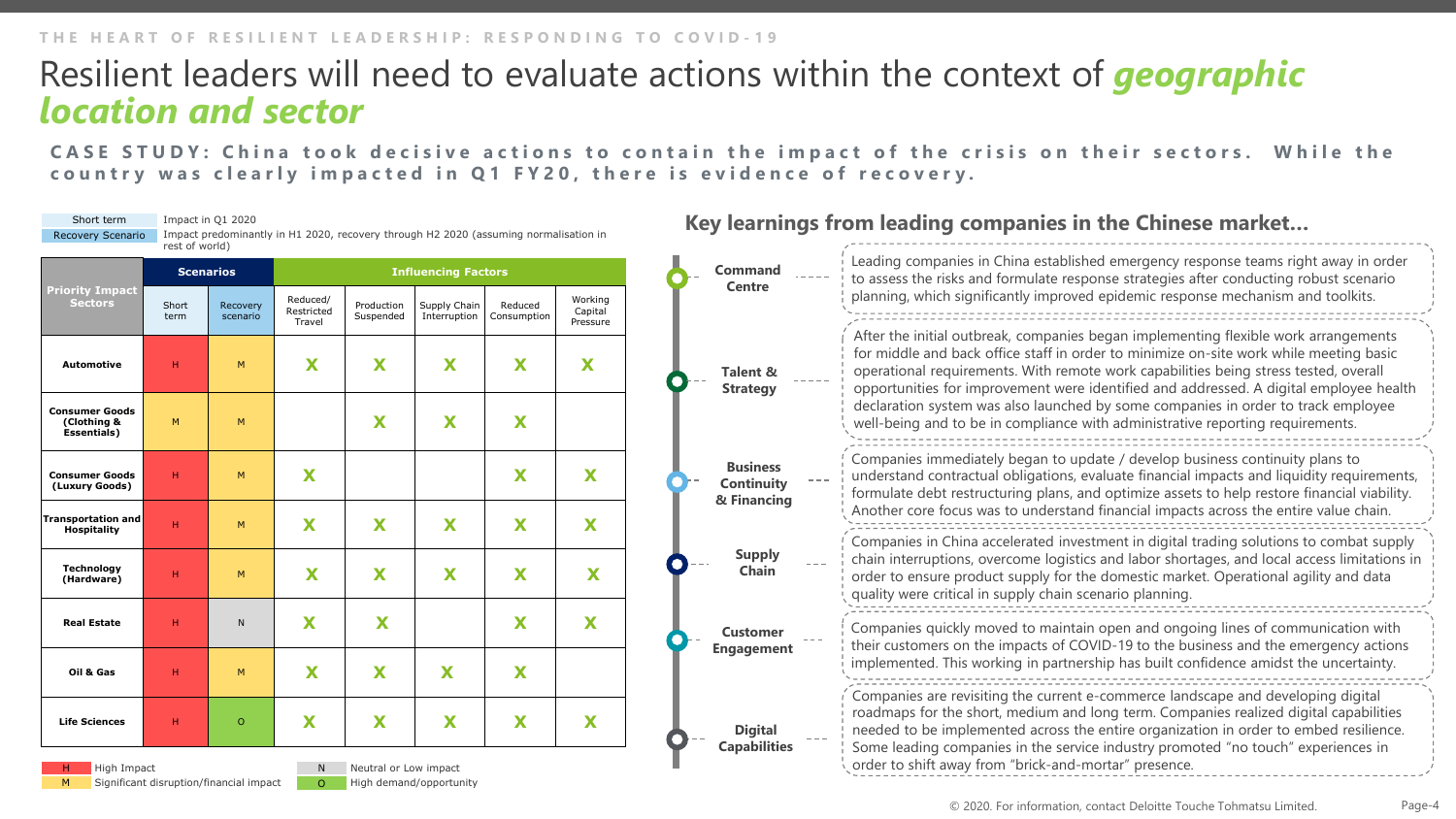#### …while *leveraging the learnings* of those experiencing the same crisis conditions **THE HEART OF RESILIENT LEADERSHIP: RESPONDING TO COVID - 1 9**

| <b>Command</b><br><b>Centre</b><br><b>Talent &amp;</b> | Command Centre stand up to centralize communication and decision-making<br>For Auto manufacturers grappling with the move to electric and reduced demand from China,<br>COVID-19 has come as an unwelcome shock. Disruption of lean supply chains has had an<br>immediate impact, halting production in some cases, and the fear of financial stress and<br>potential failure of smaller suppliers is causing alarm across the industry. In early February,<br>one major OEM turned to a Deloitte member firm for support in addressing these concerns.<br>We stood up a Command Centre and are now working through the issues and providing<br>targeted support where required to help maintain production and balance supply in response<br>to more volatile market demand. | Training support for a smooth transition to remote work arrangement<br>For many Chinese enterprises, remote work has become the only option to resume work<br>during the epidemic. A large state-owned bank sought support from a Deloitte member firm<br>to help their employees quickly adapt to the remote work arrangement. Deloitte developed<br>and delivered a series of training courses which were tailored to different target groups -<br>employee, management team, and HR. The courses covered key operational aspects including<br>business development, work management, customer management, team management, and<br>HR policies. Deloitte's training support helped ensure a smooth transition to remote work<br>arrangement and maintain productivity at all levels.                                                           |
|--------------------------------------------------------|-------------------------------------------------------------------------------------------------------------------------------------------------------------------------------------------------------------------------------------------------------------------------------------------------------------------------------------------------------------------------------------------------------------------------------------------------------------------------------------------------------------------------------------------------------------------------------------------------------------------------------------------------------------------------------------------------------------------------------------------------------------------------------|--------------------------------------------------------------------------------------------------------------------------------------------------------------------------------------------------------------------------------------------------------------------------------------------------------------------------------------------------------------------------------------------------------------------------------------------------------------------------------------------------------------------------------------------------------------------------------------------------------------------------------------------------------------------------------------------------------------------------------------------------------------------------------------------------------------------------------------------------|
| <b>Strategy</b>                                        | <b>COMMAND CENTRE, AUTO SECTOR, EMEA</b>                                                                                                                                                                                                                                                                                                                                                                                                                                                                                                                                                                                                                                                                                                                                      | <b>TALENT &amp; STRATEGY, FINANCIAL SERVICES, CHINA</b>                                                                                                                                                                                                                                                                                                                                                                                                                                                                                                                                                                                                                                                                                                                                                                                          |
| <b>Business</b><br><b>Continuity</b><br>& Financing    | Managing financial stability to support business continuity through uncertainty<br>In February, a leading green energy supplier—an audit client based in the PRC and listed in<br>Hong Kong—engaged a Deloitte member firm to provide working capital and debt<br>restructuring advisory services. The client was seeking to obtain waiver and amendment<br>consent from lenders on the possible material uncertainty on going concern. In addition to<br>assessing the company's financial position and debt servicing ability, Deloitte also formulated<br>their communication strategy to increase transparency to lenders and obtain their consent.<br><b>BUSINESS CONTINUITY &amp; FINANCING, CHINA</b>                                                                  | Leading supply chain assessment and innovation to prepare for disruption<br>A major retailer with a high degree of vendor concentration in China was concerned about the<br>potential for a prolonged supply chain disruption. They turned to a Deloitte member firm to<br>assist them with developing a real-time pandemic preparedness strategy. This included<br>structuring a global Command Centre structure, communication framework and tools. Deloitte<br>is helping stress test the business continuity plans globally, identifying gaps and potential<br>vulnerabilities in the supply chain, and developing contingency plans. We are also deploying<br>cognitive sensing technology to get an early indication of changing trends and to create<br>situational awareness to support fast executive decision-making as events unfold. |
| <b>Supply</b><br><b>Chain</b>                          |                                                                                                                                                                                                                                                                                                                                                                                                                                                                                                                                                                                                                                                                                                                                                                               | SUPPLY CHAIN, CONSUMER RETAIL, US                                                                                                                                                                                                                                                                                                                                                                                                                                                                                                                                                                                                                                                                                                                                                                                                                |
| <b>Customer</b><br><b>Engagement</b>                   | Framing crisis communication strategies to reinforce brand image<br>A multinational financial services company with operations across China wanted to further<br>formalize their approach to Crisis Communications with stakeholders. They spoke to a<br>Deloitte member firm to better understand the typical frameworks that can be used. We were<br>able to take them through our Crisis Communications framework, and then perform a gap<br>analysis of their current practice to this. This has enabled the client and Deloitte to work<br>together to rapidly enhance the clients approach to communicating with stakeholders at this<br>important time.                                                                                                                | Conducting Cognitive Sensing to detect COVID-19 operational and reputational risks<br>A state government agency was interested in proactively monitoring COVID-19 outbreaks in<br>near real-time to enhance their ability protect and safeguard their citizens. They engaged a<br>Deloitte member firm to enhance their resiliency and crisis response program, including<br>augmenting their sensing capabilities. Deloitte configured their cognitive risk sensing<br>dashboard to provide locational intelligence on emerging COVID-19 outbreaks in near real-<br>time to help the government agency detect disruptions that could impact their citizens' safety<br>and security, as well as their trust in the state's ability to handle the crisis.                                                                                         |
| <b>Digital</b><br>Capabilities                         | <b>CUSTOMER ENGAGMENT, FINANCIAL SERVICES, CHINA</b>                                                                                                                                                                                                                                                                                                                                                                                                                                                                                                                                                                                                                                                                                                                          | DIGITAL CAPABILITY, STATE GOVERNMENT, US                                                                                                                                                                                                                                                                                                                                                                                                                                                                                                                                                                                                                                                                                                                                                                                                         |

٦